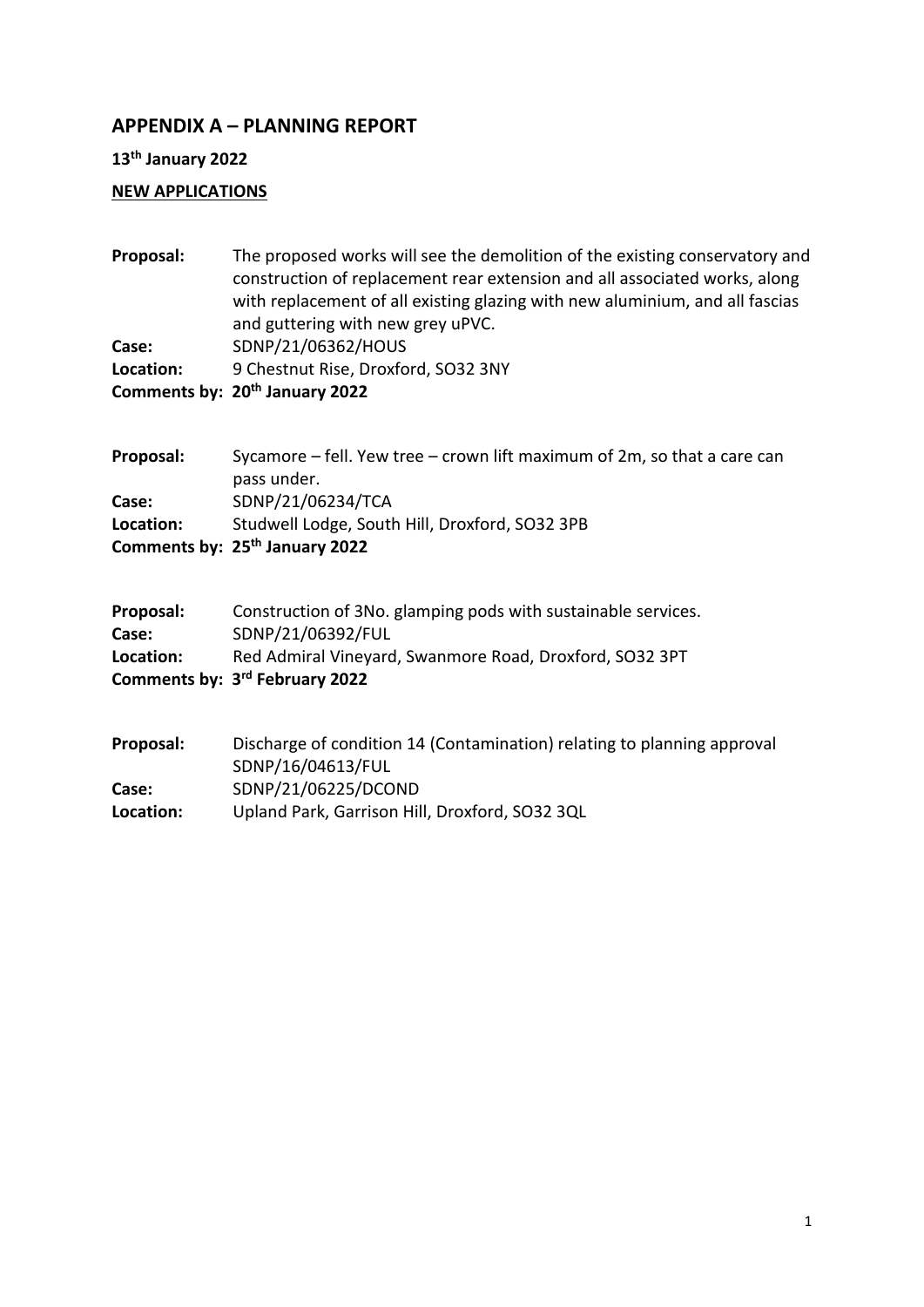#### **APPLICATIONS DETERMINED (since 9 th December 2021)**

**None**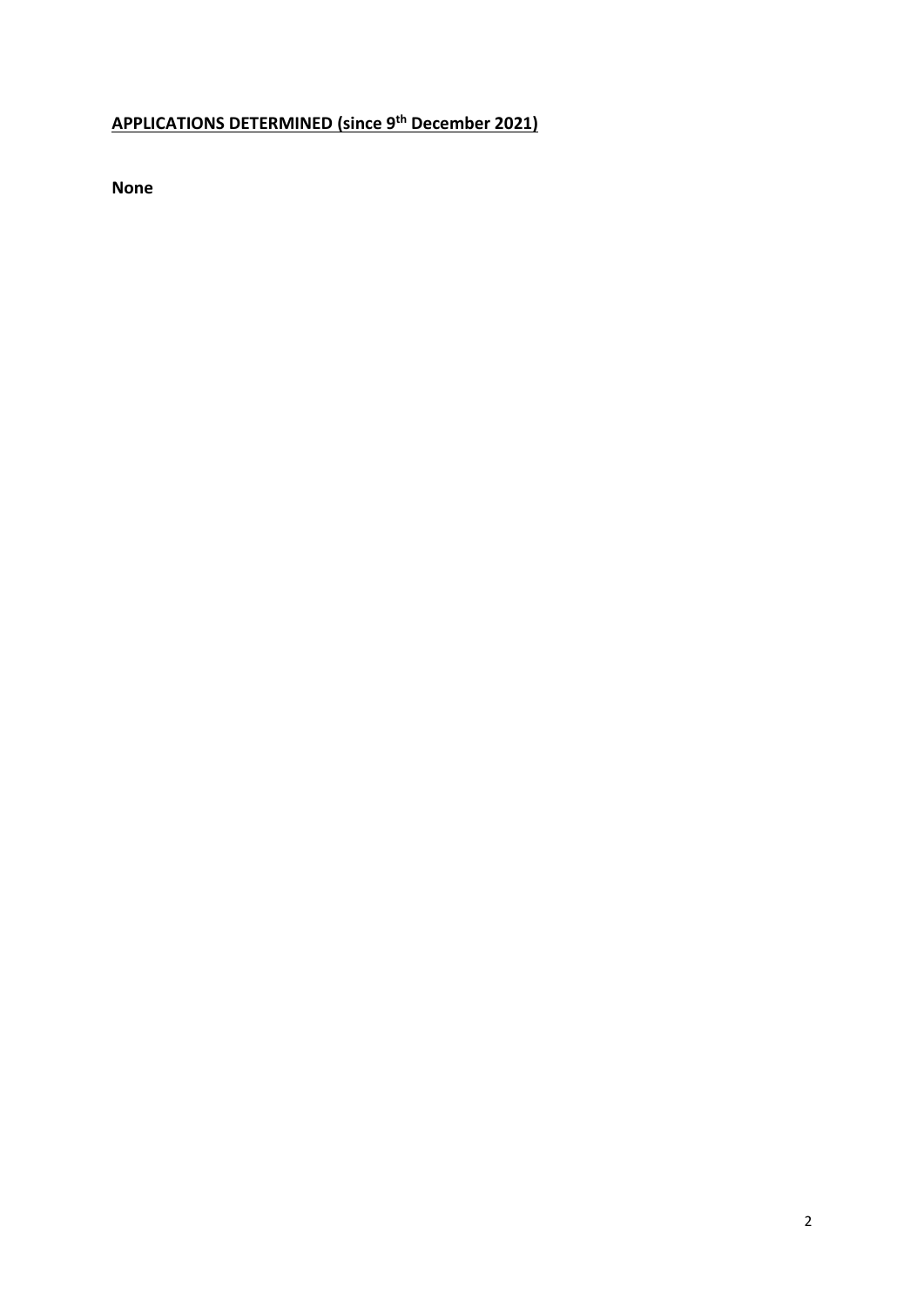### **APPLICATIONS IN PROGRESS**

| Proposal:<br>Case:            | Retrospective change of floor plans, upgrades to structure and proposed<br>change of window for a door.<br>SDNP/21/05713/LIS                                                                                                                                                                                             |
|-------------------------------|--------------------------------------------------------------------------------------------------------------------------------------------------------------------------------------------------------------------------------------------------------------------------------------------------------------------------|
| Location:                     | Sarum House, High Street, Droxford, SO32 3PA                                                                                                                                                                                                                                                                             |
| Proposal:                     | Proposed conversion of existing garage outbuilding into self-contained<br>holiday let and a proposed detached outbuilding.                                                                                                                                                                                               |
| Case:<br>Location:            | SDNP/21/05929/FUL<br>Sarum House, High Street, Droxford, SO32 3PA                                                                                                                                                                                                                                                        |
| Proposal:                     | Proposed conversion of existing garage outbuilding into self-contained<br>holiday let and a proposed detached outbuilding.                                                                                                                                                                                               |
| Case:<br>Location:            | SDNP/21/05930/LIS<br>Sarum House, High Street, Droxford, SO32 3PA                                                                                                                                                                                                                                                        |
| Proposal:                     | NMA - in relation to application SDNP2/20/02349/HOUS. Existing integral<br>garage to be converted into kitchen with bedroom above and single storey<br>rear addition.                                                                                                                                                    |
| Case:<br>Location:<br>Status: | SDNP/21/05855/NMA<br>Linden Lea, Northend lane, Droxford, SO32 3QN<br><b>PENDING CONSIDERATION</b>                                                                                                                                                                                                                       |
| Proposal:                     | T1 – Cherry sp, in decline, to reduce canopy back hard by circa 2m, leaving<br>at 2.5m to encourage reactive growth.<br>T2 – Cypress. Remove $1st$ east lateral limb back to source. Reduce and shape<br>over canopy by circa 0.5m. Reduce the top height by circa 2m.                                                   |
| Case:<br>Location:            | SDNP/21/05238/TCA<br>Cherwell Cottage, High Street, Droxford, SO32 3PA                                                                                                                                                                                                                                                   |
| Proposal:<br>Case:            | Replacement windows and porch.<br>SDNP/21/05541/LIS                                                                                                                                                                                                                                                                      |
| Location:                     | The Coach House, High Street, Droxford, SO32 3PA                                                                                                                                                                                                                                                                         |
| Proposal:                     | Two storey side extension. Demolition of existing conservatory and<br>replacement extension on south west elevation. South east brick façade to<br>be overclad. Relocation of house entrance. Existing entrance to be replaced<br>with glazed window. Re-landscaping surrounding meadows around south<br>west elevation. |
| Case:<br>Location:            | SDNP/21/05126/HOUS<br>Downlands, Sheep Pond Lane, Droxford, SO32 3QZ                                                                                                                                                                                                                                                     |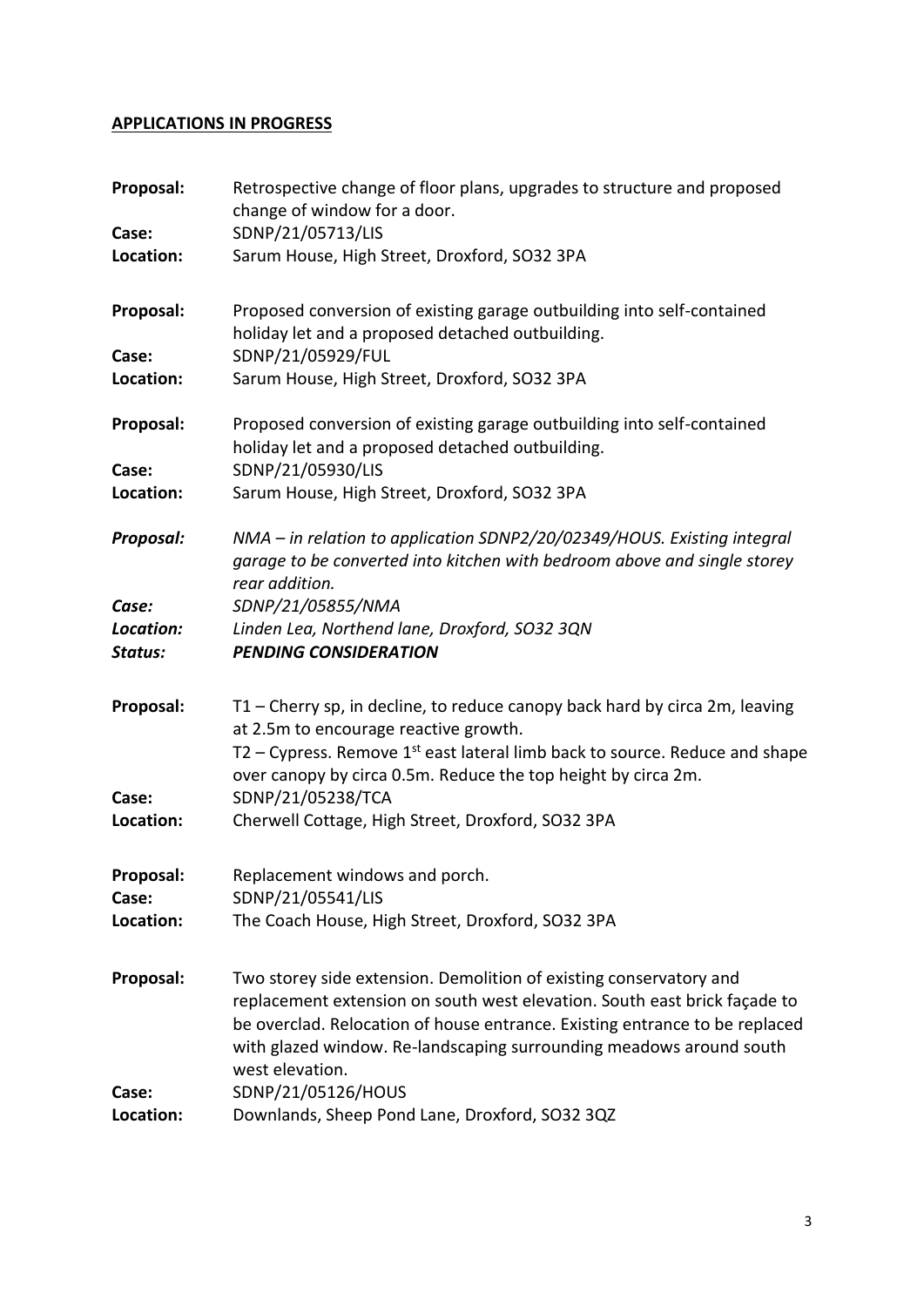| SDNP/21/05390/HOUS<br>Case:<br>1 Down Vale cottages, Police Station Lane, Droxford<br>Location:<br>Proposal:<br>Two Storey Side Extension with New Tiled Roof Change Garage door to one<br>single door. Juliette Doors to Master Bedroom<br>SDNP/21/04813/HOUS<br>Case:<br>Location:<br>North End Farm Cottage, North End Lane, Droxford, SO32 3QN<br>Proposal:<br>Temporary use of land and siting of a Mobile Home for a period of three<br>years.<br>SDNP/20/00938/FUL<br>Case:<br>Location:<br>The Hambledon Hunt Kennels, Garrison Hill, Droxford, SO32 3QL<br>Proposal:<br>Construction of 3 bedroom chalet dwelling with office space and laboratory<br>for owner/operator of Dadkhah Stud.<br>SDNP/20/04015/FUL<br>Case: |  |
|----------------------------------------------------------------------------------------------------------------------------------------------------------------------------------------------------------------------------------------------------------------------------------------------------------------------------------------------------------------------------------------------------------------------------------------------------------------------------------------------------------------------------------------------------------------------------------------------------------------------------------------------------------------------------------------------------------------------------------|--|
|                                                                                                                                                                                                                                                                                                                                                                                                                                                                                                                                                                                                                                                                                                                                  |  |
|                                                                                                                                                                                                                                                                                                                                                                                                                                                                                                                                                                                                                                                                                                                                  |  |
|                                                                                                                                                                                                                                                                                                                                                                                                                                                                                                                                                                                                                                                                                                                                  |  |
|                                                                                                                                                                                                                                                                                                                                                                                                                                                                                                                                                                                                                                                                                                                                  |  |
|                                                                                                                                                                                                                                                                                                                                                                                                                                                                                                                                                                                                                                                                                                                                  |  |
|                                                                                                                                                                                                                                                                                                                                                                                                                                                                                                                                                                                                                                                                                                                                  |  |
|                                                                                                                                                                                                                                                                                                                                                                                                                                                                                                                                                                                                                                                                                                                                  |  |
|                                                                                                                                                                                                                                                                                                                                                                                                                                                                                                                                                                                                                                                                                                                                  |  |
|                                                                                                                                                                                                                                                                                                                                                                                                                                                                                                                                                                                                                                                                                                                                  |  |
|                                                                                                                                                                                                                                                                                                                                                                                                                                                                                                                                                                                                                                                                                                                                  |  |
| Location:<br>Dadkhah Stud, Park Lane, Swanmore, SO32 3QQ                                                                                                                                                                                                                                                                                                                                                                                                                                                                                                                                                                                                                                                                         |  |
| 22nd October 2021<br><b>Closing Date:</b>                                                                                                                                                                                                                                                                                                                                                                                                                                                                                                                                                                                                                                                                                        |  |
| Proposal:<br>Equestrian sand school                                                                                                                                                                                                                                                                                                                                                                                                                                                                                                                                                                                                                                                                                              |  |
| SDNP/21/01401/FUL<br>Case:                                                                                                                                                                                                                                                                                                                                                                                                                                                                                                                                                                                                                                                                                                       |  |
| The Mill House, Mill Lane, Droxford, SO32 3QS<br>Location:                                                                                                                                                                                                                                                                                                                                                                                                                                                                                                                                                                                                                                                                       |  |
| Boundary gate<br>Proposal:                                                                                                                                                                                                                                                                                                                                                                                                                                                                                                                                                                                                                                                                                                       |  |
| SDNP/21/03394/HOUS<br>Case:                                                                                                                                                                                                                                                                                                                                                                                                                                                                                                                                                                                                                                                                                                      |  |
| The Mill House, Mill Lane, Droxford, SO32 3QS<br>Location:                                                                                                                                                                                                                                                                                                                                                                                                                                                                                                                                                                                                                                                                       |  |
| Proposal:<br>Retrospective change of use of land for the siting of a rural worker's<br>dwelling (mobile home)                                                                                                                                                                                                                                                                                                                                                                                                                                                                                                                                                                                                                    |  |
| SDNP/21/02993/FUL<br>Case:                                                                                                                                                                                                                                                                                                                                                                                                                                                                                                                                                                                                                                                                                                       |  |
| Mayhill Stud Farm, Mobile Home at Swanmore Road, Droxford, SO32 3PT<br>Location:                                                                                                                                                                                                                                                                                                                                                                                                                                                                                                                                                                                                                                                 |  |
| Proposal:<br>Erection of horse stables and feed and hay storage.                                                                                                                                                                                                                                                                                                                                                                                                                                                                                                                                                                                                                                                                 |  |
| SDNP/21/01666/FUL<br>Case:                                                                                                                                                                                                                                                                                                                                                                                                                                                                                                                                                                                                                                                                                                       |  |
| Location:<br>Hazelholt Farm, Hazelholt, Bishops Waltham, SO32 1GA                                                                                                                                                                                                                                                                                                                                                                                                                                                                                                                                                                                                                                                                |  |
| Proposal:<br>Proposed L shaped stable block - consisting of 2 stables, hay store & tack<br>room.                                                                                                                                                                                                                                                                                                                                                                                                                                                                                                                                                                                                                                 |  |
| SDNP/21/03907/FUL<br>Case:                                                                                                                                                                                                                                                                                                                                                                                                                                                                                                                                                                                                                                                                                                       |  |
| Spindleberry, Stable Block, 2 Park Lane, Swanmore SO32 2QQ<br>Location:                                                                                                                                                                                                                                                                                                                                                                                                                                                                                                                                                                                                                                                          |  |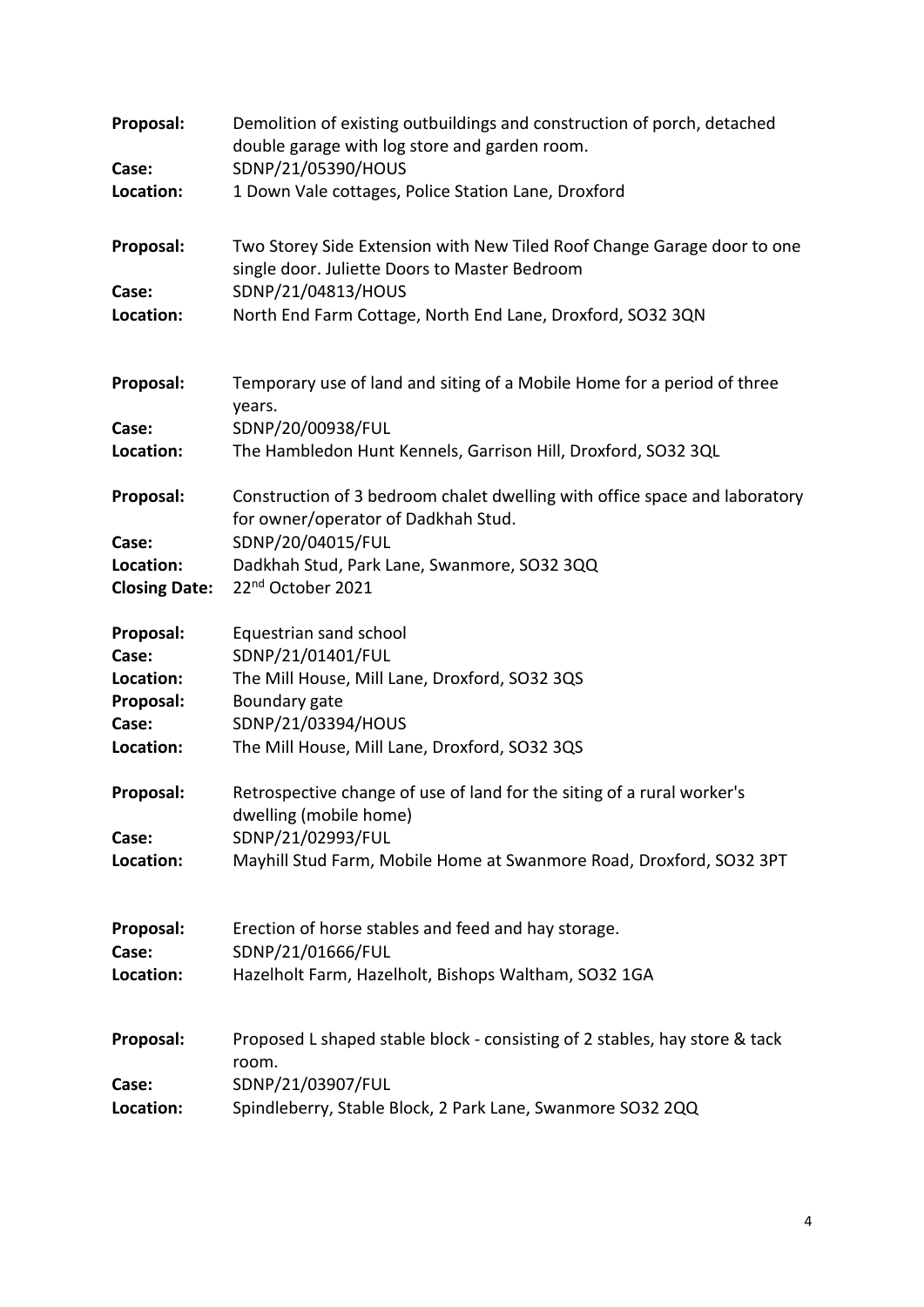| Proposal: | Construction of a timber clad winery building and an occasional wedding |
|-----------|-------------------------------------------------------------------------|
|           | venue                                                                   |
| Case:     | SDNP/21/04495/FUL                                                       |
| Location: | Poppy Down Farm Vineyard, Mayhill Lane, Droxford, SO32 3AH              |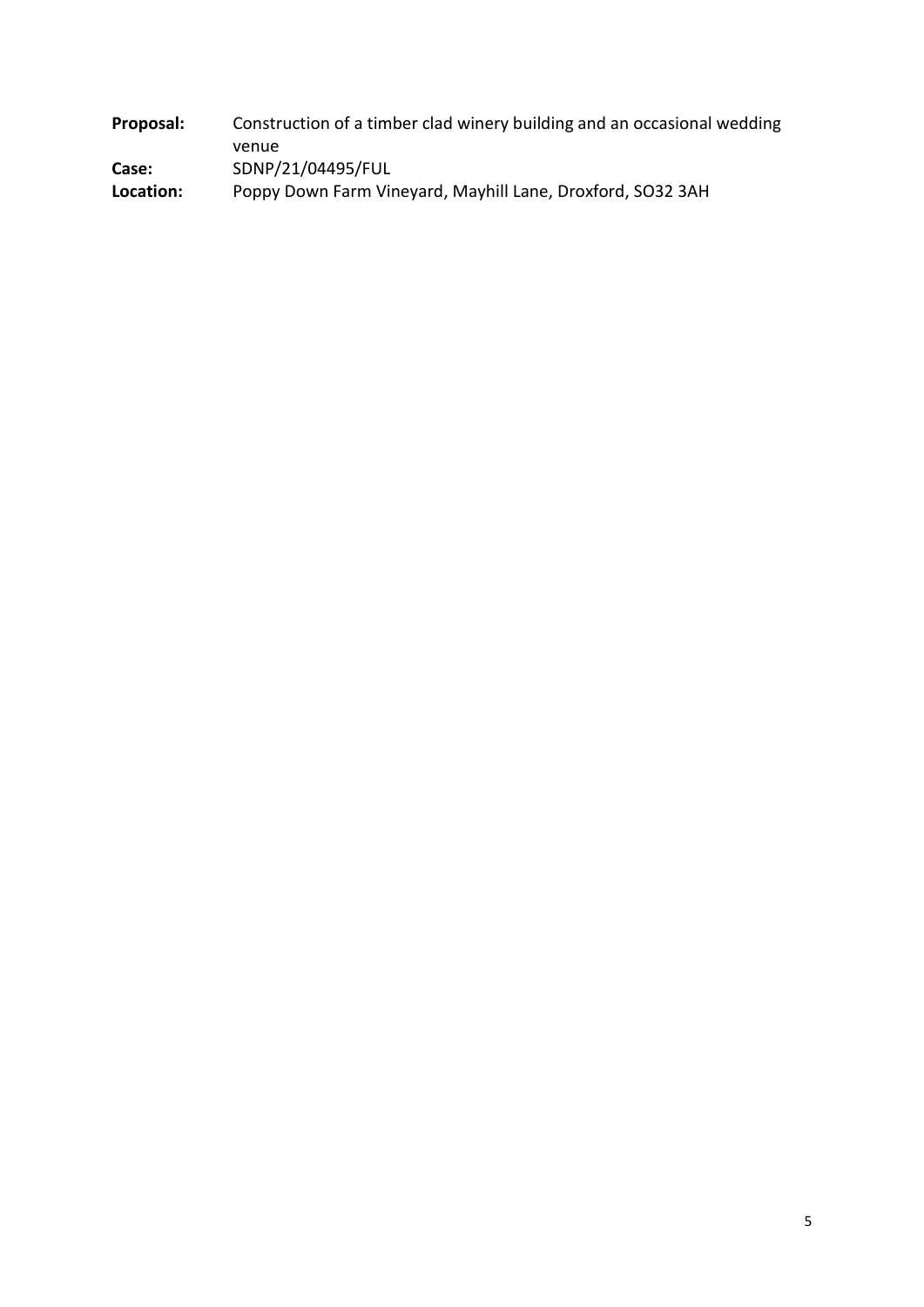### **Enforcements**

| Issue:    | Alleged unauthorised felling of Trees within a conservation area and<br>removal of Japanese knotweed, without correct preparation.                                                                                                                                          |
|-----------|-----------------------------------------------------------------------------------------------------------------------------------------------------------------------------------------------------------------------------------------------------------------------------|
| Case:     | SDNP/21/00591/TCA                                                                                                                                                                                                                                                           |
| Location: | 1 Down Vale Cottages, Police Station Lane, Droxford                                                                                                                                                                                                                         |
| Issue:    | Alleged change of use of land. (superceded Ref: 19/00105/BCOND Hill Farm<br>Orchards. Planning application requested to regularize breach)                                                                                                                                  |
| Case:     | SDNP/20/00097/COU                                                                                                                                                                                                                                                           |
| Location: | Upper Hill Farm, Droxford Road, Swanmore                                                                                                                                                                                                                                    |
| Issue:    | Variation of conditions 2, 3, 4, 9, 10, 11, 12, 14, 17, 18, 19, 20, 21, 22, 23, 24,<br>25 and 26 relating to planning approval SDNP/16/04613/FUL for alterations<br>to the design and layout of the proposed holiday lodges, and for changes to<br>the occupancy condition. |
| Case:     | SDNP/21/03144/CND                                                                                                                                                                                                                                                           |
| Location: | Upland Park, Garrison Hill, Droxford, SO32 3QL                                                                                                                                                                                                                              |
|           |                                                                                                                                                                                                                                                                             |